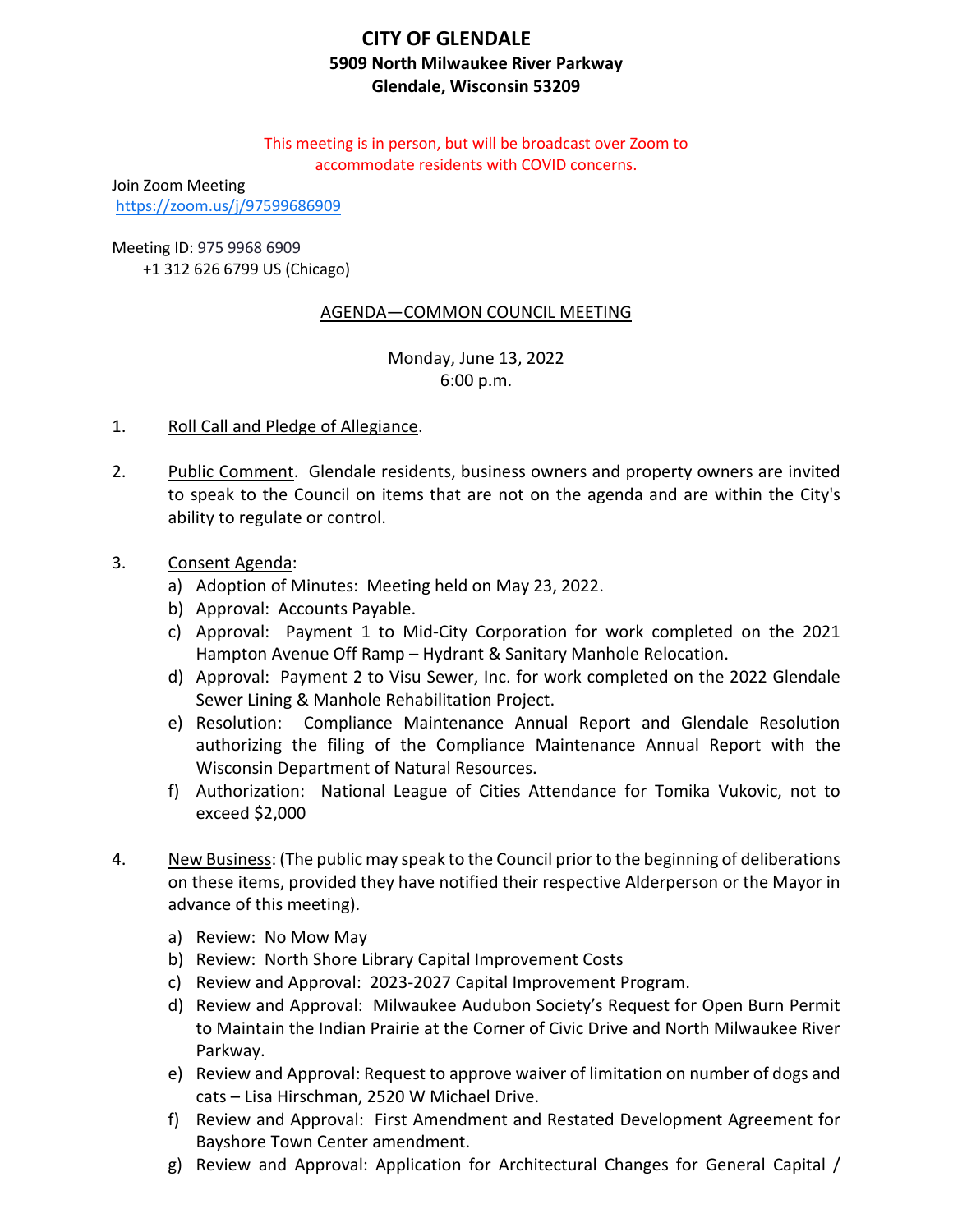[Glendale Market Place for landscape modifications in the PD Planned Development](#page-9-0)  District at 6969 N Port Washington Road, Tax Key Number 1288-961-003.

- h) Review and Approval: Application for site modification for We Energies/ WEC Energy [Group, for a fence and landscaping modifications in the PD Planned Development](#page-11-0)  zoning district at 5400 North Green Bay Ave, Tax Key Number 195-9004-000.
- i) [Recommendation from Legislative & Judiciary Committee to Consider the Application](#page-13-0)  for "Class B" Liquor and Class "B" Beer license authorizing the retail sale and consumption on the premises, filed by Three Flags Bayshore, LLC for Flip Flop Tiki Bar, located at 5715 N. Bayshore Drive, Glendale, WI 53217.
- j) Appointment: [Member to North Shore Fire Rescue Board of Directors and North Shore](#page-15-0)  Water Commission.
- k) Resolution: [Review and Approve, Declaring the month of June 2022 as LGBTQ+ Pride](#page-16-0)  Month in the City of Glendale.
- l) Ordinance: Review and Approve, Repealing portions of Title 10 Motor Vehicles and [Traffic, of the Glendale Code of Ordinances](#page-17-0) affecting Bayshore Town Center.
- 5. Commission, Committee, Board and Staff Reports: (This is an Opportunity for Council Members to Report on their Respective Committees, Commissions, Boards of which they serve as a Member and Administrator update.)
- 6. Adjournment.

Upon reasonable notice, efforts will be made to accommodate the needs of persons with disabilities.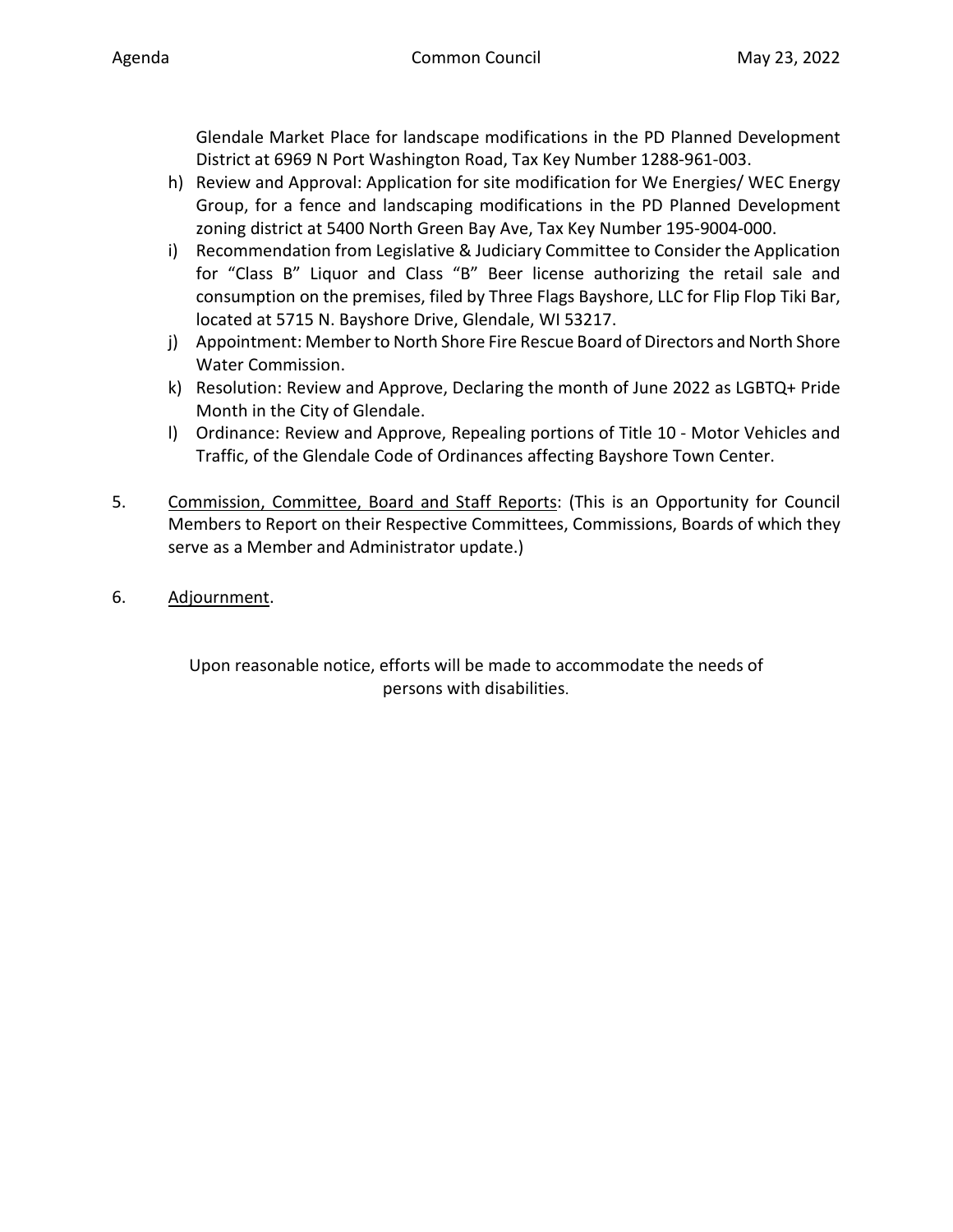# <span id="page-2-0"></span>3A-3F 6/13/2022

# CONSENT AGENDA

- a) [Adoption of Minutes: Meeting held on May 23, 2022.](https://www.glendale-wi.org/DocumentCenter/View/2743/Council-Minutes-5-23-2022)
- b) [Approval: Accounts Payable](https://www.glendale-wi.org/DocumentCenter/View/2734/Accounts-Payable-Report-for-Council-Meeting-6-13-22)
- c) [Approval: Payment 1 to Mid-City Corporation for work completed on the 2021 Hampton Avenue](https://www.glendale-wi.org/DocumentCenter/View/2746/Memo---2022-Mid-City-Corporation-2022-I-43-Fire-Hydrant-and-Sanitary-Manhole-Relocation-Project---Payment-1)  Off Ramp – [Hydrant & Sanitary Manhole Relocation.](https://www.glendale-wi.org/DocumentCenter/View/2746/Memo---2022-Mid-City-Corporation-2022-I-43-Fire-Hydrant-and-Sanitary-Manhole-Relocation-Project---Payment-1)
- d) [Approval: Payment 2 to Visu Sewer, Inc. for work completed on the 2022 Glendale Sewer Lining](https://www.glendale-wi.org/DocumentCenter/View/2745/Memo---2022-Visu-Sewer-Inc-2022-Sewer-Lining-and-Manhole-Rehabilitation-Project---Payment-2)  [& Manhole Rehabilitation Project.](https://www.glendale-wi.org/DocumentCenter/View/2745/Memo---2022-Visu-Sewer-Inc-2022-Sewer-Lining-and-Manhole-Rehabilitation-Project---Payment-2)
- e) [Resolution: Compliance Maintenance Annual Report and Glendale Resolution authorizing the filing](https://www.glendale-wi.org/DocumentCenter/View/2744/Memo---2022-CMAR-Report-and-Resolution-to-Council)  [of the Compliance Maintenance Annual Report with the Wisconsin Department of Natural](https://www.glendale-wi.org/DocumentCenter/View/2744/Memo---2022-CMAR-Report-and-Resolution-to-Council)  [Resources.](https://www.glendale-wi.org/DocumentCenter/View/2744/Memo---2022-CMAR-Report-and-Resolution-to-Council)
- f) [Authorization: National League of Cities Attendance for Tomika Vukovic, not to exceed \\$2,000.](https://www.glendale-wi.org/DocumentCenter/View/2749/Memo---Out-of-State-Travel-Request--Tomika)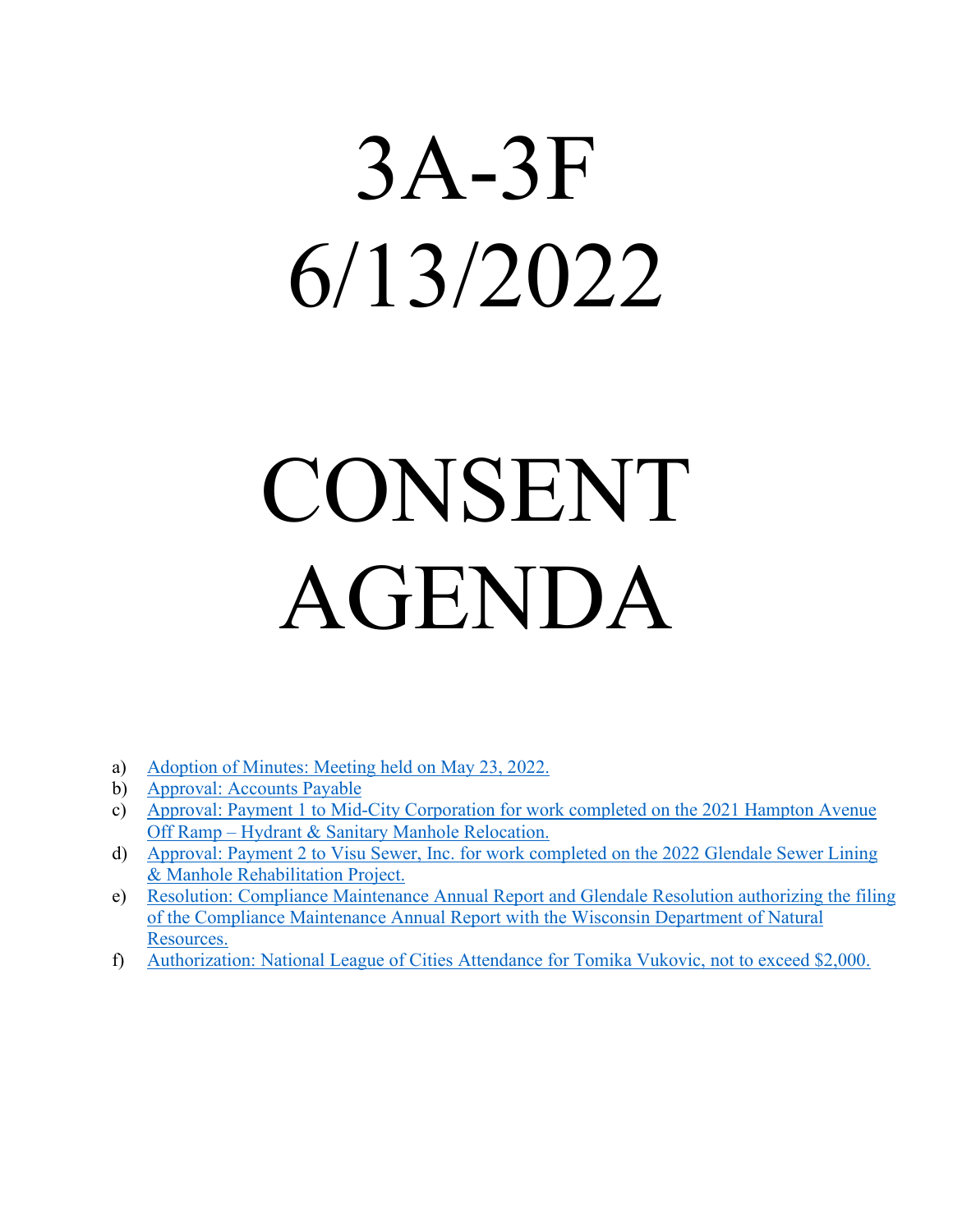<span id="page-3-0"></span>

| <b>SUBJECT:</b> | Review and Approval of 2023-2027 Capital Improvement Program |  |
|-----------------|--------------------------------------------------------------|--|
|                 |                                                              |  |

**FROM:** Karl Warwick, City Administrator

# **MEETING DATE:** May 23, 2022

| .                           |                              |
|-----------------------------|------------------------------|
| Budget Summary:             | <b>Capital Projects Fund</b> |
| Budgeted Expenditure:   N/A |                              |
| Budgeted Revenue:           | N/A                          |

# **FISCAL SUMMARY: STATUTORY REFERENCE:**

| <b>Wisconsin Statues:</b> | N/A |
|---------------------------|-----|
| Municipal Code:           | N/A |

# **BACKGROUND/ANALYSIS:**

Attached is a copy of the planned Capital Improvement Program (CIP) for the years 2023 through 2027, with several modifications from the previously presented CIP. It is requested that you review the projects, particularly for the year 2023, in order that the final approval can be made and included in the projections for the 2023 Annual Program Budget. Please note that I have highlighted several projects or equipment with three possible colors which reflects if the item is:

- placed in a different year than previously approved,
- different dollar amount than previously approved or
- a new project or equipment.

The CIP was presented to the City Council previously at several meetings and staff is asking the City Council to review the plan that includes several modifications from the previously presented one, including:

• *Replacement of \$180,000 for seven speed tables and a roundabout at Range Line and Green Tree in 2023 with fund for Traffic Calming annually.* 

The Plan includes \$100,000 in 2023, and 2024 and \$20,000 in all remaining years for Traffic Calming. With this expense, various traffic calming measures could be installed in various locations throughout the City.

• *Addition of \$800,000 in 2023 and 2024 for rehabilitating Silver Spring Resurfacing (Local Share - \$1.6 million).*

Funds assume \$6.4 million in grant funding to resurface Silver Spring Drive from the Milwaukee River to 27<sup>th</sup> Street. \$1.6 million represents the 20% local share for the City's portion of the grant to rehabilitate Silver Spring Drive.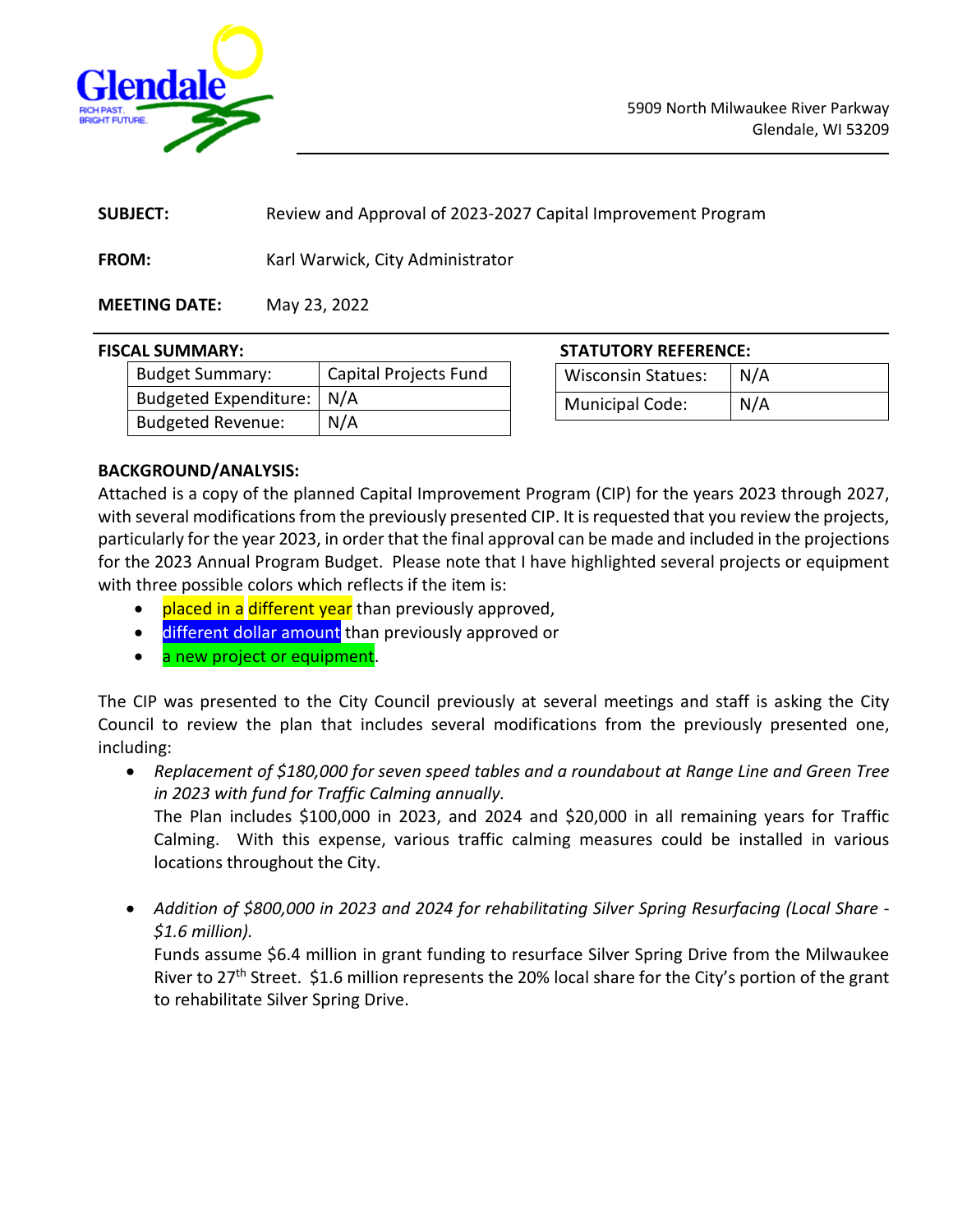## **RECOMMENDATION:**

Recommend the Common Council approve the 2023-2027 Capital Improvement Program per attachment.

#### **ACTION REQUESTED:**

Motion to approve the 2023-2027 Capital Improvement Program as recommended.

## **ATTACHMENTS:**

1. [2023-2027 Capital Improvement Program](https://www.glendale-wi.org/DocumentCenter/View/2735/Attach---2023-27-Capital-Improvement-Program)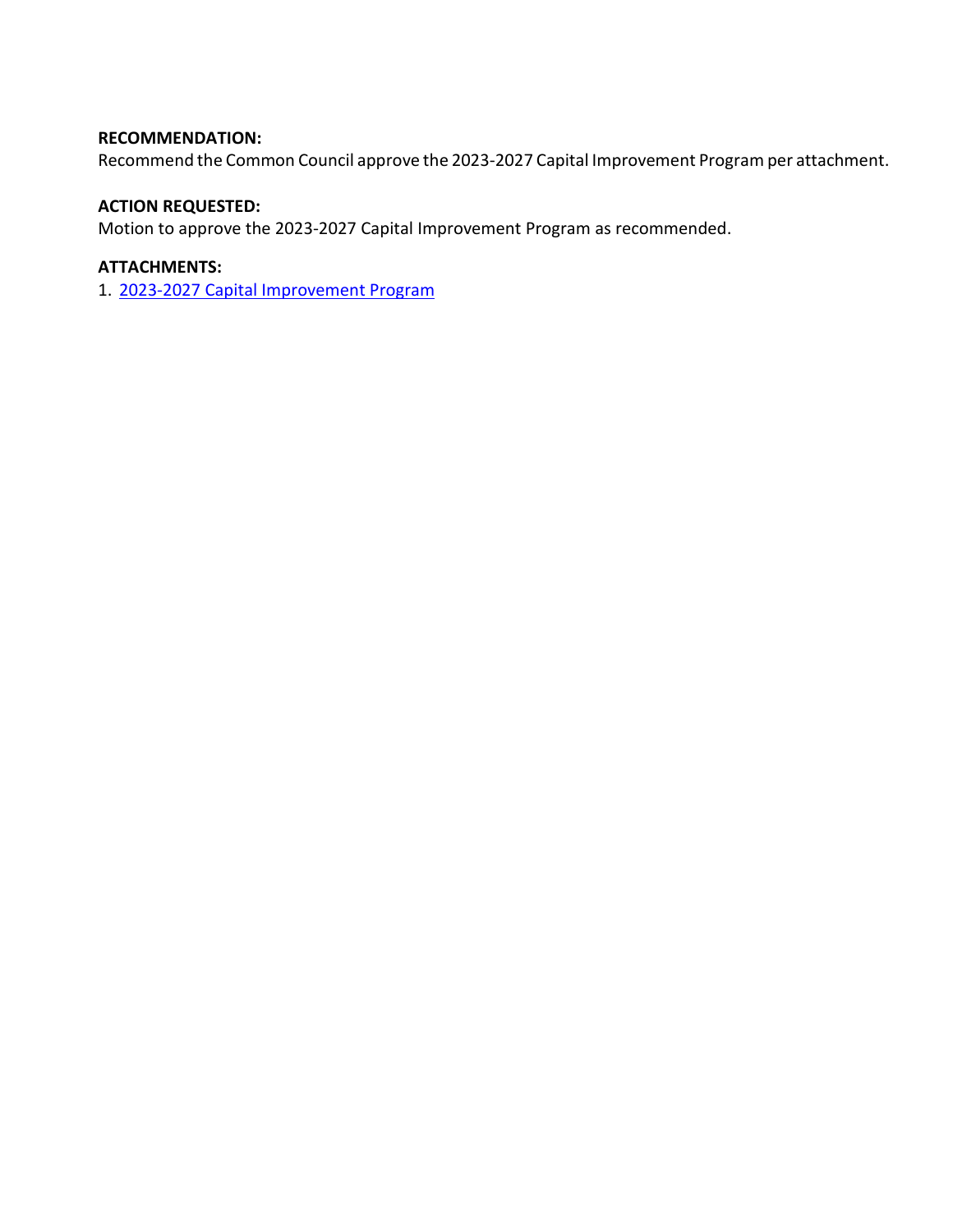<span id="page-5-0"></span>

**SUBJECT:** Review and Approval of Milwaukee Audubon Society's Request for Open Burn Permit to Maintain the Indian Prairie at the corner of Civic Drive and North Milwaukee River Parkway. **FROM:** Karl Warwick, City Administrator

**MEETING DATE:** June 13, 2022

| <b>Budget Summary:</b>       | N/A |
|------------------------------|-----|
| <b>Budgeted Expenditure:</b> | N/A |
| <b>Budgeted Revenue:</b>     | N/A |

**FISCAL SUMMARY: STATUTORY REFERENCE:**

| <b>Wisconsin Statues:</b> | N/A |
|---------------------------|-----|
| <b>Municipal Code:</b>    | N/A |

#### **BACKGROUND/ANALYSIS:**

Milwaukee Audubon Society is requesting Common Council approval for an Open Burn Permit to maintain the Indian Prairie at the southwest corner of Civic Drive and North Milwaukee River Parkway. The property is owned by the City of Glendale. The date of the open burn has not been determined yet.

The North Shore Fire/Rescue will approve the permit, contingent upon the Common Council's approval.

### **RECOMMENDATION:**

Staff recommends that the Common Council approve the Open Burn Permit to maintain the Indian Prairie at the corner of Civic Drive and North Milwaukee River Parkway, contingent upon approval of an Open Burn Permit by North Shore Fire/Rescue and advanced notification of the open burn to all residents within 200 feet of the property.

### **ACTION REQUESTED:**

Motion to approve the Open Burn Permit at the corner of Civic Drive and North Milwaukee River Parkway for the purpose of maintaining a prairie.

### **ATTACHMENTS:**

- **1.** [Outdoor Burn Permit Application –](https://www.glendale-wi.org/DocumentCenter/View/2747/Outdoor-Burns-Permit-Application---North-Shore-Fire-Rescue) [North Shore Fire/Rescue](https://www.glendale-wi.org/DocumentCenter/View/2747/Outdoor-Burns-Permit-Application---North-Shore-Fire-Rescue)
- **2.** [Outdoor Burn Receipt](https://www.glendale-wi.org/DocumentCenter/View/2737/FW_-Outdoor-Burn--5891-N-Milwaukee-River-Parkway-Glendale-WI-53209)
- **3.** [Open Burn Area](https://www.glendale-wi.org/DocumentCenter/View/2740/Indian-Prairie-Burn-Map) [Map](https://www.glendale-wi.org/DocumentCenter/View/2740/Indian-Prairie-Burn-Map)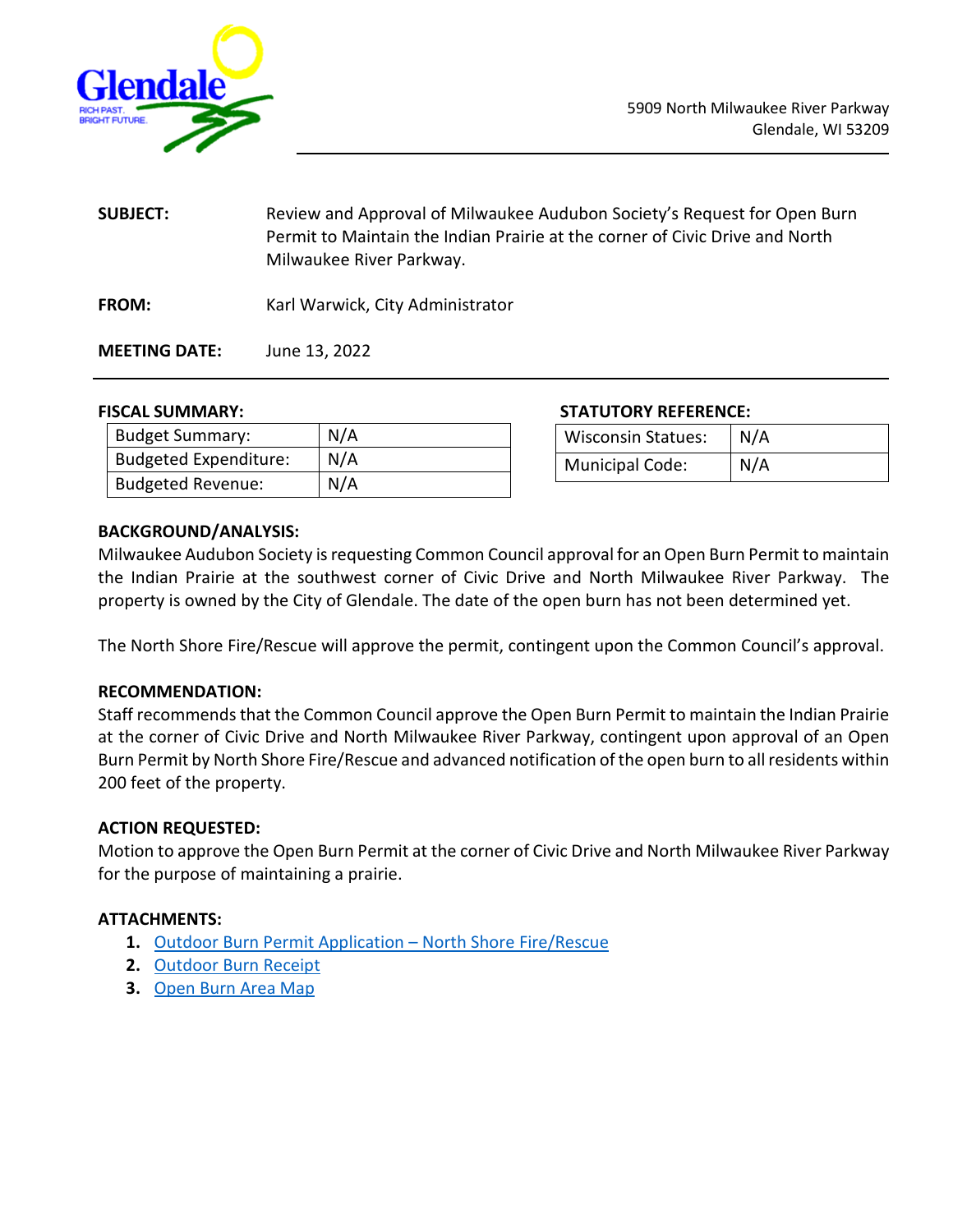<span id="page-6-0"></span>

| <b>SUBJECT:</b> | Request to approve waiver of limitation on number of dogs and cats – Lisa Hirschman,<br>2520 W Michael Drive. |
|-----------------|---------------------------------------------------------------------------------------------------------------|
| <b>FROM:</b>    | Megan Humitz, City Clerk                                                                                      |

**MEETING DATE:** June 13, 2022

| <b>Budget Summary:</b>      | N/A |
|-----------------------------|-----|
| Budgeted Expenditure:   N/A |     |
| <b>Budgeted Revenue:</b>    | N/A |

#### **FISCAL SUMMARY: STATUTORY REFERENCE:**

| <b>Wisconsin Statues:</b> | N/A    |
|---------------------------|--------|
| <b>Municipal Code:</b>    | 7.1.22 |

#### **BACKGROUND/ANALYSIS:**

Attached is the City ordinance 7.1.22 regarding the limitation of dogs and cats at a residential home. Also attached is a request from Ms. Hirschman requesting an exception to the ordinance.

#### **RECOMMENDATION:**

The police department has indicated that there have not been any animal complaints from this property in the past 12 months. I recommend that a waiver be approved with the conditions there continues to be no animal complaints from neighbors.

#### **ACTION REQUESTED:**

Motion to approve the requested waiver to have a total of 2 dogs and 2 cats to Lisa Hirschman at 2520 W Michael Drive, to be contingent on the continuation of no animal complaints from the neighbors.

#### **ATTACHMENTS:**

- 1. [Request of property owner](https://www.glendale-wi.org/DocumentCenter/View/2741/Letter-to-Council-re-pet---Hirschman---5-24-22)
- 2. [Ordinance](https://www.glendale-wi.org/DocumentCenter/View/2748/Ordinance-7122)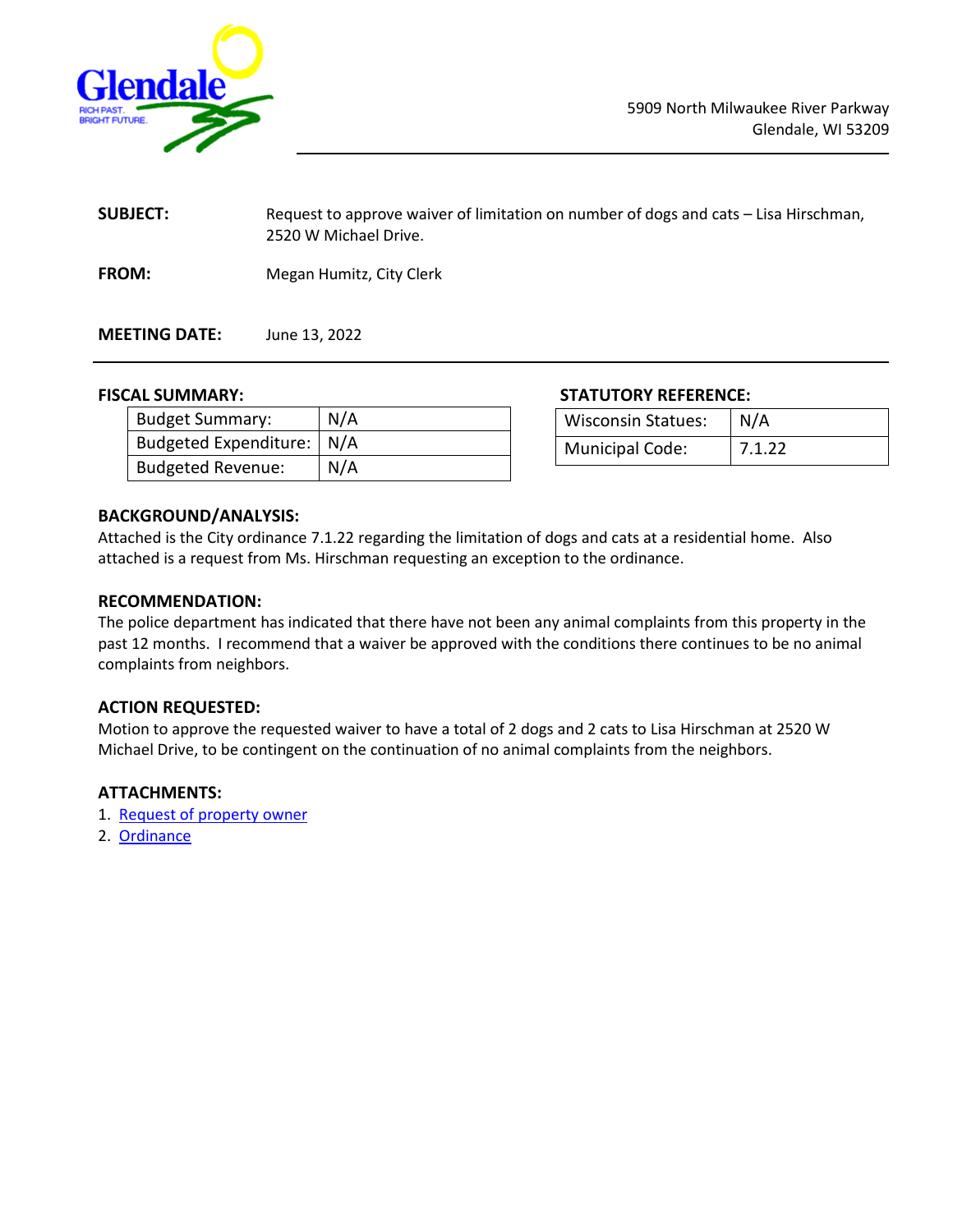<span id="page-7-0"></span>

| <b>SUBJECT:</b>      | City Council Item 4f<br>Discussion and possible action for a first amendment and restated development<br>agreement for Bayshore Town Center amendment. |
|----------------------|--------------------------------------------------------------------------------------------------------------------------------------------------------|
| <b>FROM:</b>         | John S. Fellows, AICP, Community Development Director                                                                                                  |
| <b>MEETING DATE:</b> | May 19, 2022                                                                                                                                           |

#### **FISCAL SUMMARY:**

| Budget Summary:             | N/A |
|-----------------------------|-----|
| Budgeted Expenditure:   N/A |     |
| Budgeted Revenue:           | N/A |

| <b>STATUTORY REFERENCE:</b> |     |
|-----------------------------|-----|
| <b>Wisconsin Statues:</b>   | N/A |
| <b>Municipal Code:</b>      | N/A |

#### **BACKGROUND/ANALYSIS:**

In 2002, Tax Incremental District (TID) No. 8 was created for the development project commonly known as Bayshore. Following an economic downturn and abandonment of the property in 2017 by the owner/developer, the developer's lender took title of the property in lieu of foreclosure. The City, the Community Development Authority and Bayshore entered into an Amended and Restated Development Agreement effective as of August 1, 2019, pursuant to which Bayshore's owner/developer agreed to release \$58.6 million in bonds previously issued by the City and CDA in consideration of the City and CDA's agreement to, among other things, pay all available tax increment from TID No. 8 to the owner/developer.

Subsequently, an amendment to TID No. 8 project plan was approved which recognized, as eligible TID expenditures, the payoff of all Glendale outstanding debt associated with the TID - \$41.7 million. The amendment also extended the life of TID No. 8 to August 26, 2033, and added additional property to TID No. 8 (formerly portions of soon-to-be closed TID No. 6).

On March 28, 2022, the Community Development Authority approve an extension to TID #8 and the Joint Review Board Acted upon this extension with an approval on April 20, 2022.

Amendment and Restated Development Agreement:

The extension of the life of TID #8 was for a three-year period beyond what was specified in the Development Agreement from August 1, 2019. There are two types of requests contained within this amendment.

- Items 1., 2., 4., all modify dates from 2033 to 2036 to allow the development agreement dates to match those within the recently approve and modified TID Plan.
- Items 5 and 6 provides for language noting no other amendments and addressing counterparts of the documents.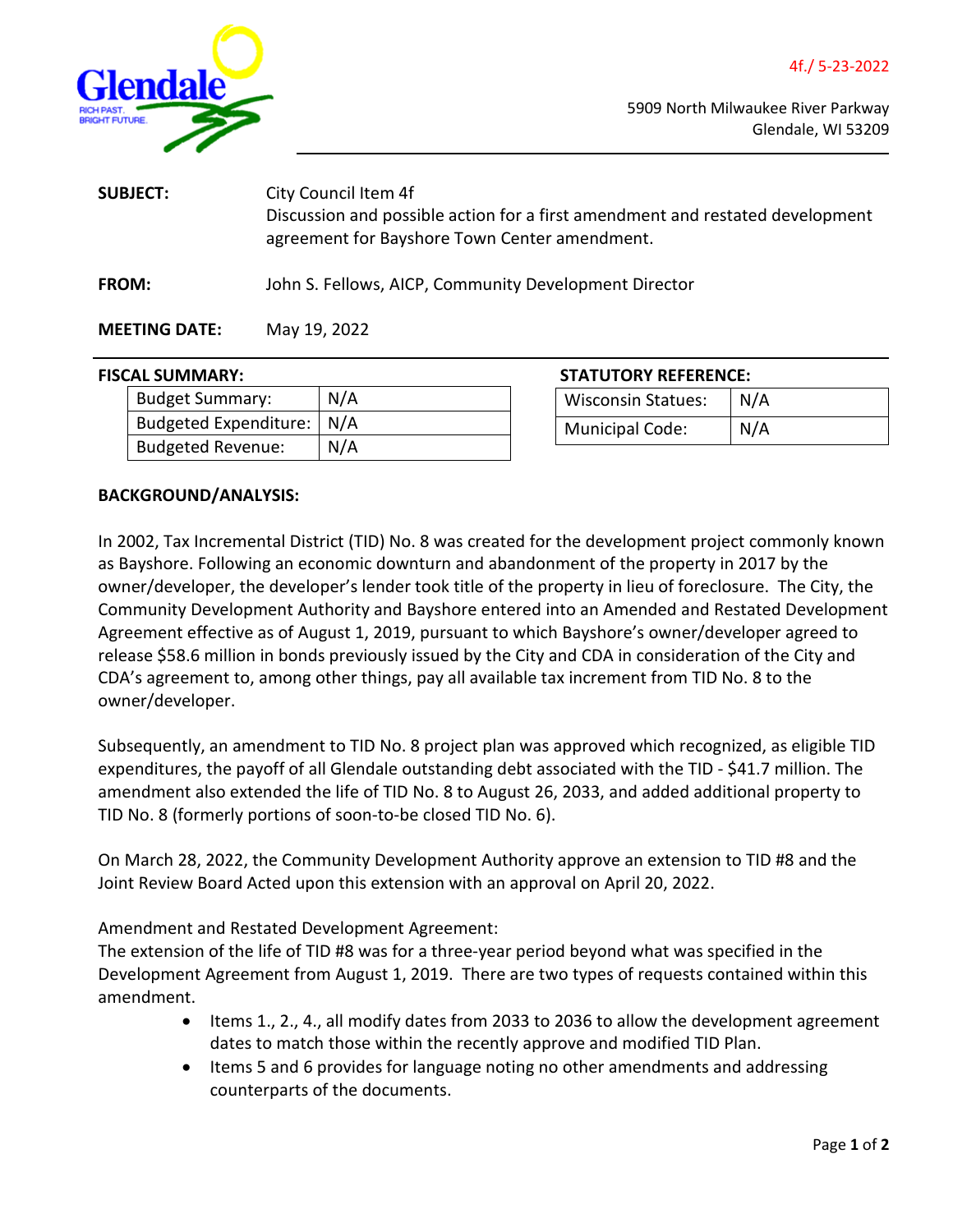The CDA reviewed this documentation on May 23, 2022, and recommended approval.

## **RECOMMENDATION:**

Staff recommends the City Council consider the attached amendment and restated development agreement for Bayshore Town Center.

## **ACTION REQUESTED:**

Motion to approve the first amendment and restated development agreement for Bayshore Town Center.

### **ATTACHMENTS:**

1. [First amendment and restated development agreement for Bayshore Town Center.](https://www.glendale-wi.org/DocumentCenter/View/2728/Item-f-Attachment---Final-Draft-First-Amendment-to-Amended-and-Restated-Development-Agreement-for-Bayshore-5-18-2021)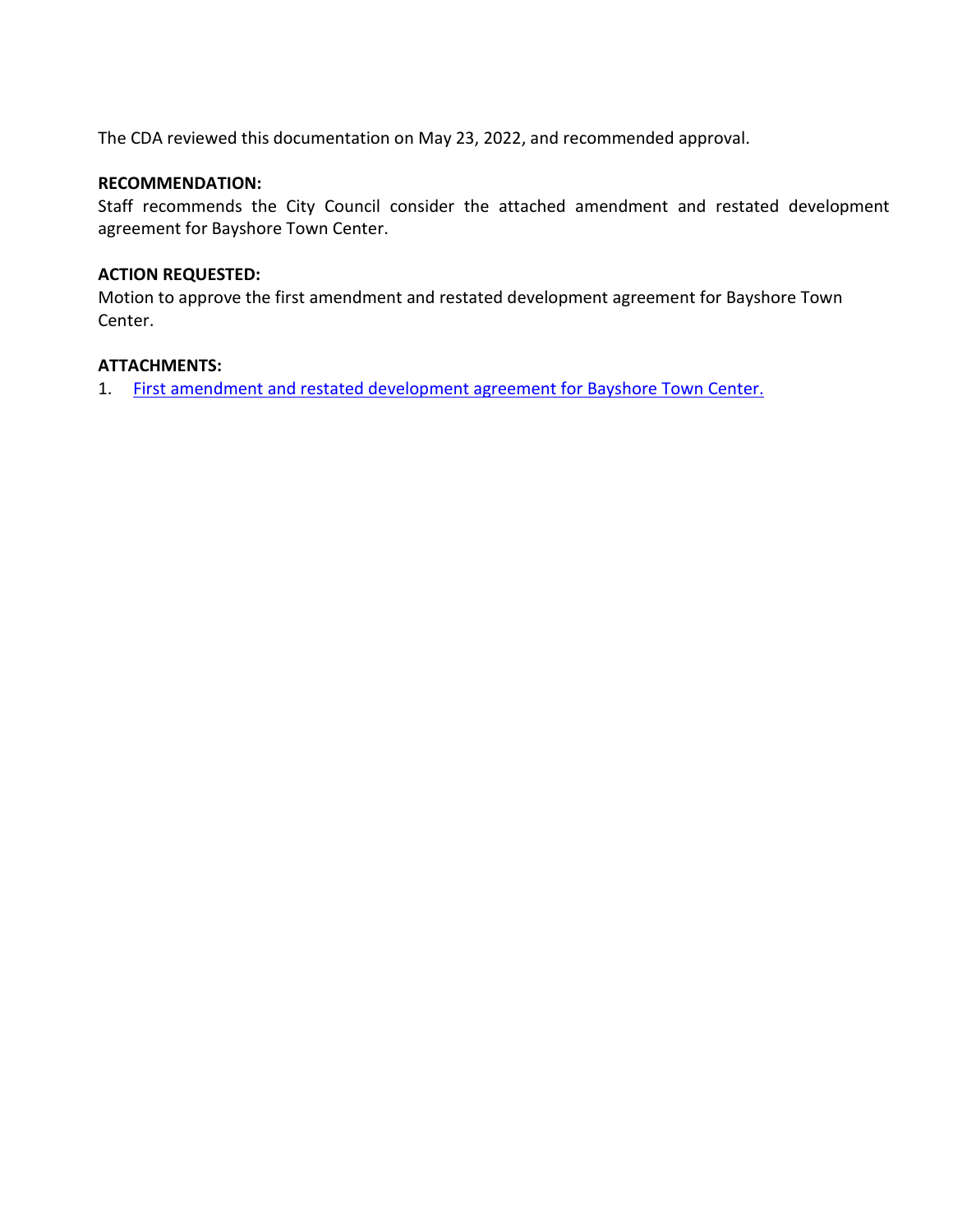

<span id="page-9-0"></span>

| <b>SUBJECT:</b>      | City Council 4g<br>Consideration and discussion regarding an application for architectural changes as<br>for General Capital / Glendale Market Place for landscape modifications in the<br>PD Planned Development District at 6969 N Port Washington Road, Tax Key<br>Number 1288-961-003. |
|----------------------|--------------------------------------------------------------------------------------------------------------------------------------------------------------------------------------------------------------------------------------------------------------------------------------------|
| <b>FROM:</b>         | John S. Fellows, AICP, Dir. of Community Development                                                                                                                                                                                                                                       |
| <b>MEETING DATE:</b> | June 8, 2022                                                                                                                                                                                                                                                                               |

#### **FISCAL SUMMARY: STATUTORY REFERENCE:**

| .                            |     | ,,,,,,,,,,,,,,,,,,,,,,,,, |                           |                    |
|------------------------------|-----|---------------------------|---------------------------|--------------------|
| <b>Budget Summary:</b>       | N/A |                           | <b>Wisconsin Statues:</b> | N/A                |
| <b>Budgeted Expenditure:</b> | N/A |                           | <b>Municipal Code:</b>    | <b>Zoning Code</b> |
| <b>Budgeted Revenue:</b>     | N/A |                           |                           |                    |

| Land Use:               | <b>Planned Commercial</b>         |
|-------------------------|-----------------------------------|
| Zoning:                 | PD (Planned Development District) |
| Target Investment Area: | <b>NA</b>                         |

#### **BACKGROUND/ANALYSIS:**

On June 7, 2022, the Plan Commission determined that the modifications were not substantial. The Plan Commission recommended to City Council approval of the landscaping changes.

General Capital / Glendale Market Place have submitted plans for the redesign of their landscaping area between North Port Washington and the parking area. Their proposal is to replace the arborvitae with Karl Foerster grasses plus four Ann Magnolia trees that will bookend the grasses. The Karl Foerster grasses have a clumped root system that are good in water retention efforts and will stand approximately four to five feet. The Ann Magnolia is a medium growing broad tree that will stand about ten feet in height and width at maturity with low limb branches placed between the brick pillars at each end. This will provide buffering of vehicles in the parking lot, but greatly improve visibility for tenant signage and storefronts as well as improve visibility for public safety. The attached plans also include some more minor details to update and cleanup the north planting bed.

This property is located within a PD district. Changes to an approved plan require the planning commission to determine if the change is substantial or not substantial. If the determination is not substantial, then upon a recommendation from the Commission the City Council would then action upon the change. Substantial changes as determined by the Plan Commission would require modifications to the general and specific development plans, two public hearings and an amendment to the Development Agreement. Staff recommends to the planning commission that this modification is not substantial.

> **13.1.55 (c)** *Any subsequent change of use of any lot or parcel of land or addition or modification of the plans shall first be submitted for approval to the Plan Commission and if,*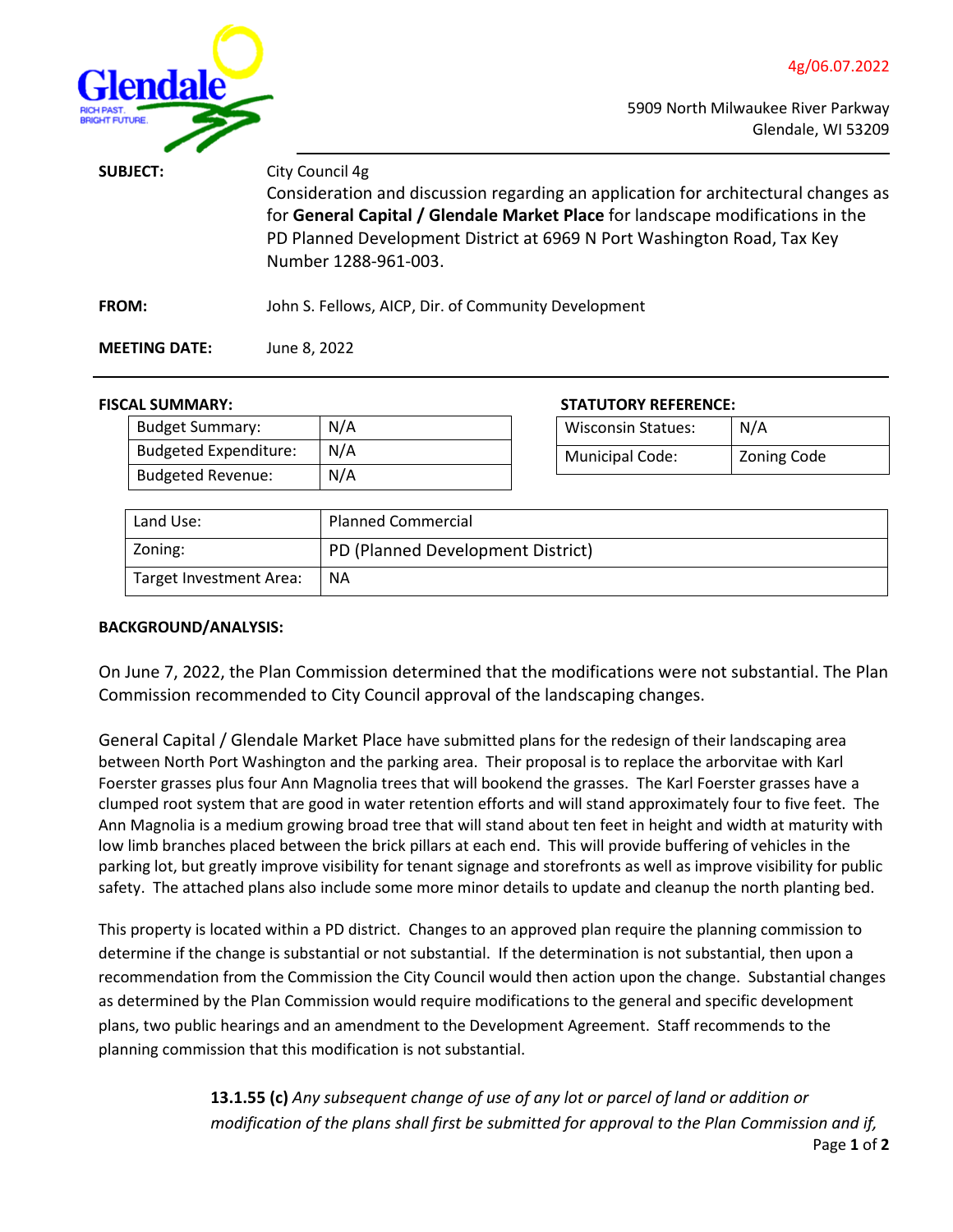

*in the opinion of the Plan Commission, such change or modification constitutes a substantial alteration of the original plans, the procedure provided in Sections 13.1.53 and 13.1.54 above and, in this Sub-section, shall be required before the use is changed or the plans modified. If, in the opinion of the Plan Commission, such change or modification does not constitute a substantial alteration of the original plans and if such change or modification is recommended by the Plan Commission, the change or modification may be made with the approval of the Common Council.*

#### **RECOMMENDATION:**

1. Plan Commission and staff recommend City Council approve landscaping upgrades for General Capital / Glendale Market Place 6969 N Port Washington Road with the following requirements:

- 1) Right of Way Permits will be required and a plan for traffic and pedestrian circulation during construction will need to be provided in conjunction with other applicable permits, since the work will be occurring adjacent to the property line and driveway entrances.
- 2) Business hours to comply with Glendale Code 7.15.4 and 7.2.15 as applicable.
- 3) Dumpsters for trash and recycling shall be screened and be in compliance with Section 13.1.144, at the time of occupancy.
- 4) All City of Glendale building, fire, and health codes being carried out to the satisfaction of the Building Inspector, the North Shore Fire Department, and the North Shore Health Department, and;
- 5) Compliance with State of Wisconsin requirements for ADA parking.

#### **ACTION REQUESTED:**

Motion to approve landscaping upgrades for General Capital / Glendale Market Place 6969 N Port Washington Road, with the following 5 requirements (noted above).

#### **ATTACHMENTS:**

[Attachments -](https://www.glendale-wi.org/DocumentCenter/View/2729/k--Attachments---General-Capital-Glendale-Market-Place---Landscaping) [General Capital / Glendale Market Place](https://www.glendale-wi.org/DocumentCenter/View/2729/k--Attachments---General-Capital-Glendale-Market-Place---Landscaping)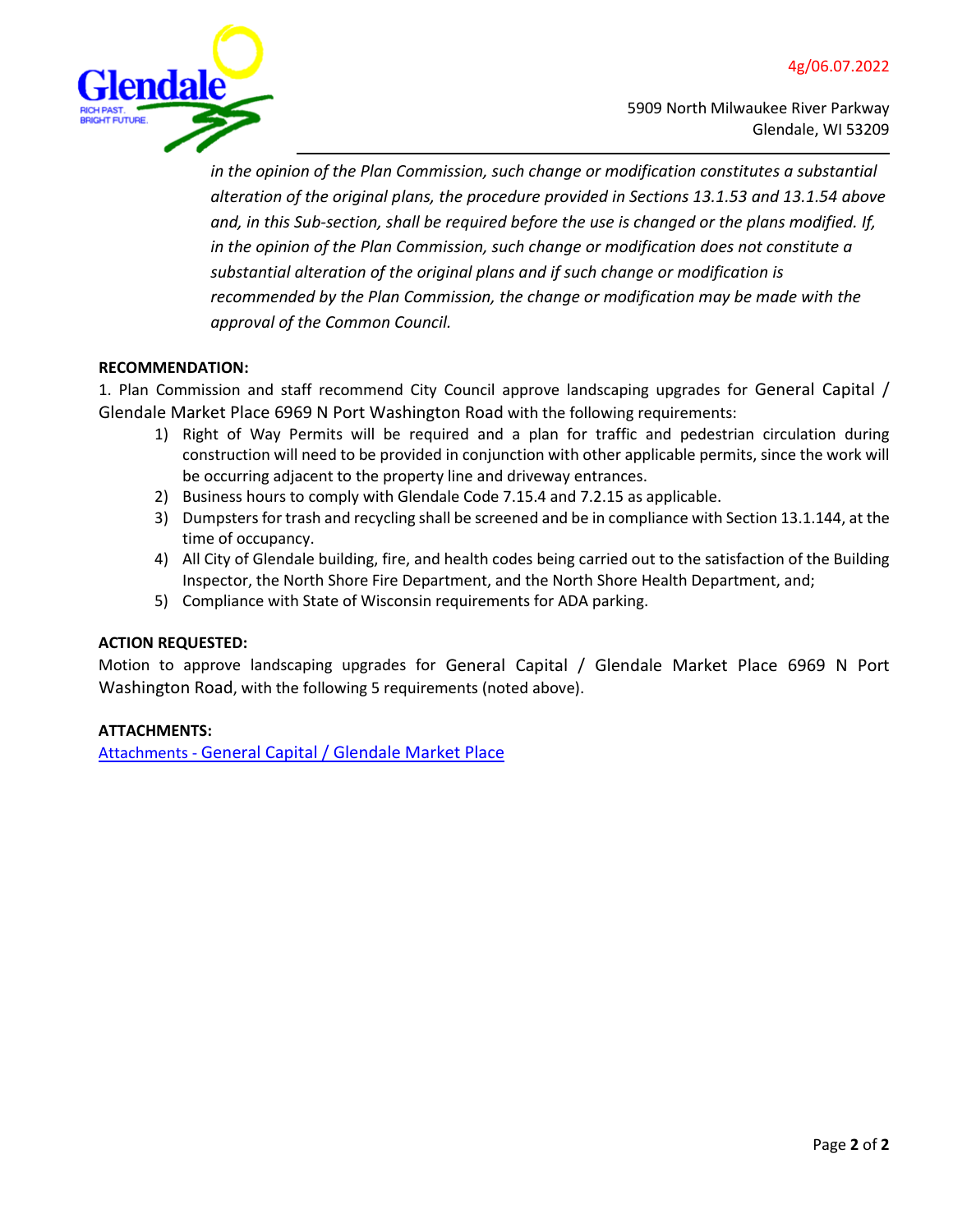<span id="page-11-0"></span>

| <b>SUBJECT:</b>      | City Council 4h<br>Consideration and discussion regarding an application for site modification for<br>We Energies/ WEC Energy Group, for a fence and landscaping modifications in<br>the PD Planned Development zoning district at 5400 North Green Bay Ave, Tax<br>Key Number 195-9004-000. |  |
|----------------------|----------------------------------------------------------------------------------------------------------------------------------------------------------------------------------------------------------------------------------------------------------------------------------------------|--|
| <b>FROM:</b>         | John S. Fellows, AICP, Dir. of Community Development                                                                                                                                                                                                                                         |  |
| <b>MEETING DATE:</b> | June 8, 2022                                                                                                                                                                                                                                                                                 |  |

#### **FISCAL SUMMARY: STATUTORY REFERENCE:**

| .                            |     | ,,,,,,,,,,,,,,,,,,,,,,,,,,,,, |                           |                    |
|------------------------------|-----|-------------------------------|---------------------------|--------------------|
| <b>Budget Summary:</b>       | N/A |                               | <b>Wisconsin Statues:</b> | N/A                |
| <b>Budgeted Expenditure:</b> | N/A |                               | <b>Municipal Code:</b>    | <b>Zoning Code</b> |
| <b>Budgeted Revenue:</b>     | N/A |                               |                           |                    |

| Land Use:               | <b>Planned Commercial</b>         |
|-------------------------|-----------------------------------|
| Zoning:                 | PD (Planned Development District) |
| Target Investment Area: | <b>NA</b>                         |

#### **BACKGROUND/ANALYSIS:**

On June 7, 2022, the Plan Commission determined that the modifications were not substantial. The Plan Commission recommended to City Council approval of the landscaping changes.

We Energies is seeking approval to modify the site plan for the Planned Development District approval at 5400 N Green Bay Ave. The facility services until as a natural gas and electrical power services center. There is currently a fenced yard for operations. A parking lot for visitors and employees is located on the west side of the building facing Green Bay Avenue. Over the last number of years there have been increased issues with theft from vehicles, homeless sleeping near the building, and individuals wondering on foot through the parking area. We Energies is seeking to put in a fence and landscaping to improve the safety of those working at and visiting the facility as well as using the construction process to provide additional plantings. The parking area is divided between the City of Milwaukee and City of Glendale. The applicant is planning a black ornamental fence to surround the parking area. The are providing a series of trees and plantings all of which will be located in the city of Milwaukee.

This property is located within a PD district. Changes to an approved plan require the planning commission to determine if the change is substantial or not substantial. If the determination is not substantial, then upon a recommendation from the Commission the City Council would then action upon the change. Substantial changes as determined by the Plan Commission would require modifications to the general and specific development plans, two public hearings and an amendment to the Development Agreement. Staff recommends to the planning commission that this modification is not substantial.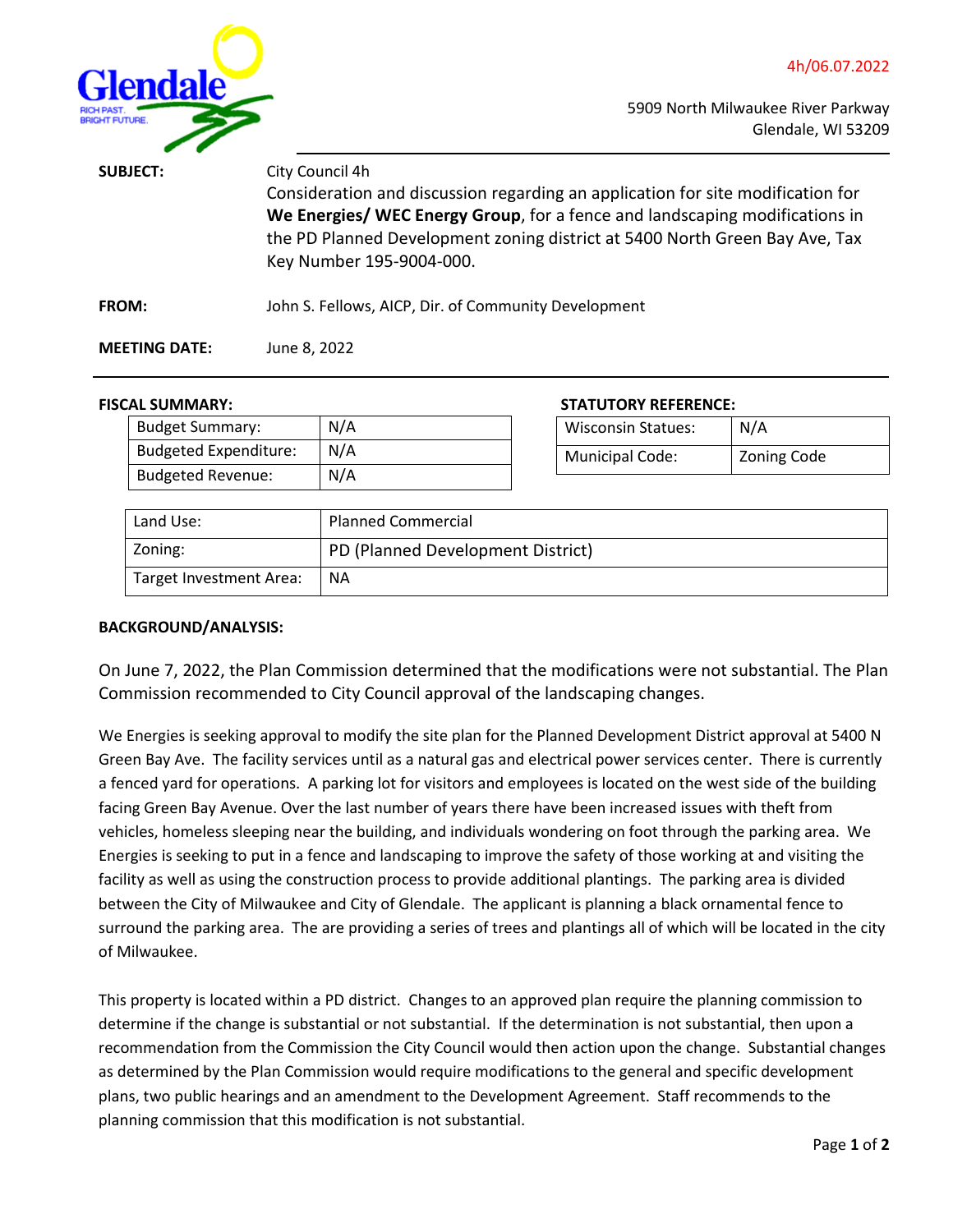

**13.1.55 (c)** *Any subsequent change of use of any lot or parcel of land or addition or modification of the plans shall first be submitted for approval to the Plan Commission and if, in the opinion of the Plan Commission, such change or modification constitutes a substantial alteration of the original plans, the procedure provided in Sections 13.1.53 and 13.1.54 above and, in this Sub-section, shall be required before the use is changed or the plans modified. If, in the opinion of the Plan Commission, such change or modification does not constitute a substantial alteration of the original plans and if such change or modification is recommended by the Plan Commission, the change or modification may be made with the approval of the Common Council.*

#### **RECOMMENDATION:**

1. The Plan Commission and staff recommend City Council grant approval for site modification for We Energies/ WEC Energy Group, for a fence and landscaping in the PD Planned Development zoning district at 5400 North Green Bay Ave, with the following requirements:

- 1) Ongoing coordination of access to all gates on the property shall occur between the applicant and Northshore Fire and Rescue and Cit of Glendale Police.
- 2) Ongoing coordination with the City of Glendale Police for coordination of opportunities to reduce crime in the area.
- 3) Dumpsters for trash and recycling shall be screened and be in compliance with Section 13.1.144, at the time of occupancy.
- 4) All City of Glendale building, fire, and health codes being carried out to the satisfaction of the Building Inspector, the North Shore Fire Department, and the North Shore Health Department, and;
- 5) Compliance with State of Wisconsin requirements for ADA parking.

#### **ACTION REQUESTED:**

1. Motion to approve modifications to the site plan for a fence and landscaping for We Energies/ WEC Energy Group, 5400 North Green Bay Ave, with the following 5 requirements (noted above).

#### **ATTACHMENTS:**

[Attachments](https://www.glendale-wi.org/DocumentCenter/View/2730/l---Attachment---We-Energies) - [We Energies/ WEC Energy Group](https://www.glendale-wi.org/DocumentCenter/View/2730/l---Attachment---We-Energies)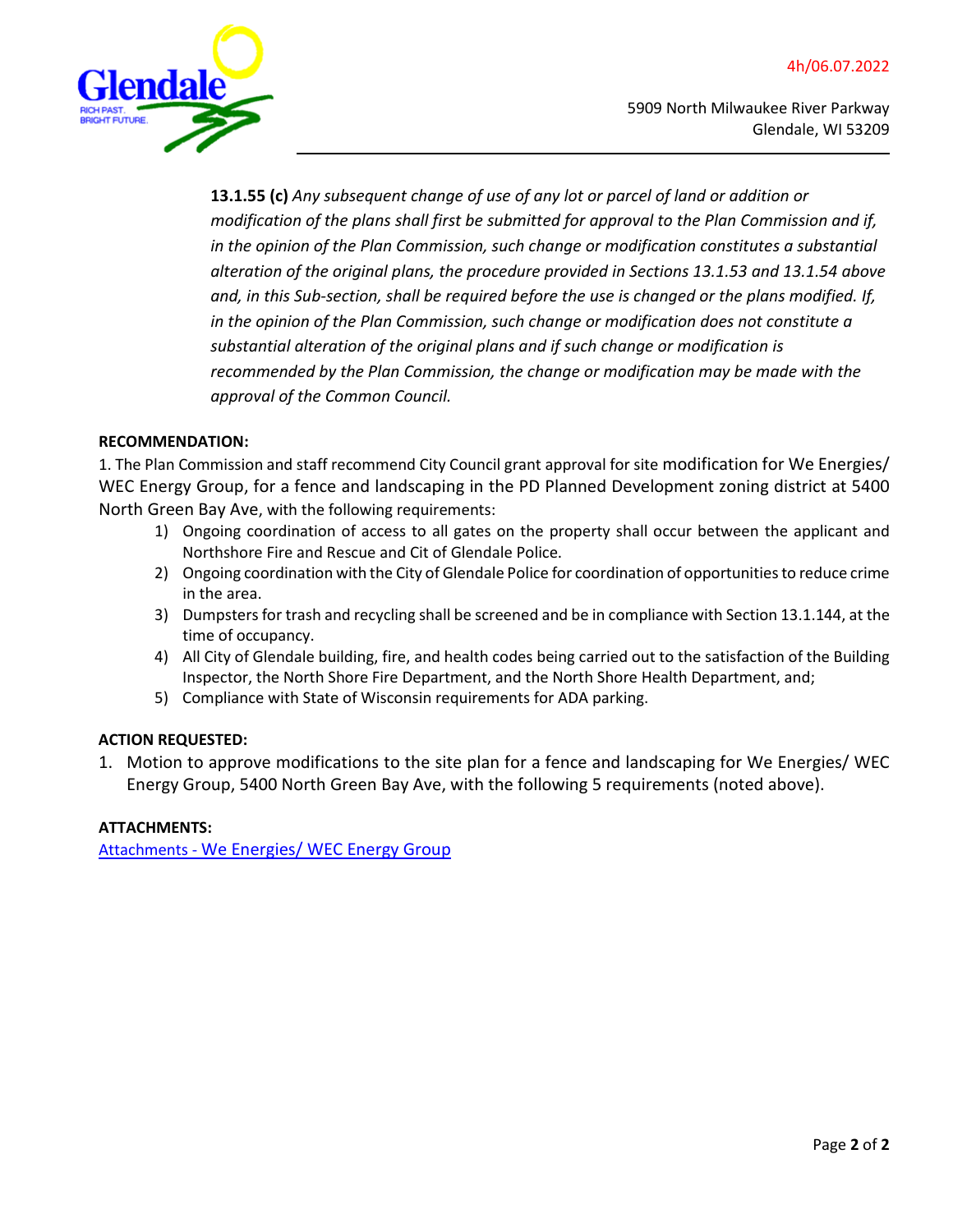<span id="page-13-0"></span>

**SUBJECT:** Recommendation from Legislative & Judiciary Committee to Consider the Application for "Class B" Liquor and Class "B" Beer license authorizing the retail sale and consumption on the premises, filed by Three Flags Bayshore, LLC for Flip Flop Tiki Bar, located at 5715 N. Bayshore Drive, Glendale, WI 53217.

**FROM:** Megan Humitz, City Clerk

**MEETING DATE:** June 13, 2022

#### **FISCAL SUMMARY:**

| <b>Budget Summary:</b>      | N/A |
|-----------------------------|-----|
| Budgeted Expenditure:   N/A |     |
| <b>Budgeted Revenue:</b>    | N/A |

| <b>STATUTORY REFERENCE:</b> |
|-----------------------------|
|-----------------------------|

| Wisconsin Statutes:   Chapter 125 |     |
|-----------------------------------|-----|
| <b>Municipal Code:</b>            | 7.2 |

#### **BACKGROUND/ANALYSIS:**

The State of Wisconsin requires any business selling alcohol to have an Alcohol Beverage License. Three Flags Bayshore LLC for Flip Flop Tiki Bar is requesting a "Class B" liquor and Class "B" beer license, for beer and liquor to be sold for on-premises consumption only. The License requires an agent be named to be responsible for all sales. Three Flags Bayshore, LLC for Flip Flop Tiki Bar, located at 5715 N. Bayshore Drive has requested a license and the named agent is M. Eitel. They were previously issued a provisional Class "B" liquor license for the sale of beer and wine.

The licenses being considered would allow for the sale of alcoholic liquor for on-site consumption only. This would permit the sale of liquor, at this establishment, without full restaurant service. The operator will be providing for the sale of pre-packaged food service.

With this liquor license, State Law requires controlled entry into the patio area, where the drinks would be required to remain. They would also be permitted to apply for a temporary extension of the "drinking area" for events that they find it advantageous to control entry for and extend the drinking area. This could include the entire "yard".

All background checks have been concluded by the City of Glendale Police Department.

#### **RECOMMENDATION:**

All applications are on file in the Clerk's office. The appropriate background checks were completed by the Police Department.

Staff recommends consideration of approval of the "Class B" liquor and Class "B" beer Alcohol Beverage Retail License application. The applicant would be required to obtain a liquor license, at the next common council meeting, for next year as well.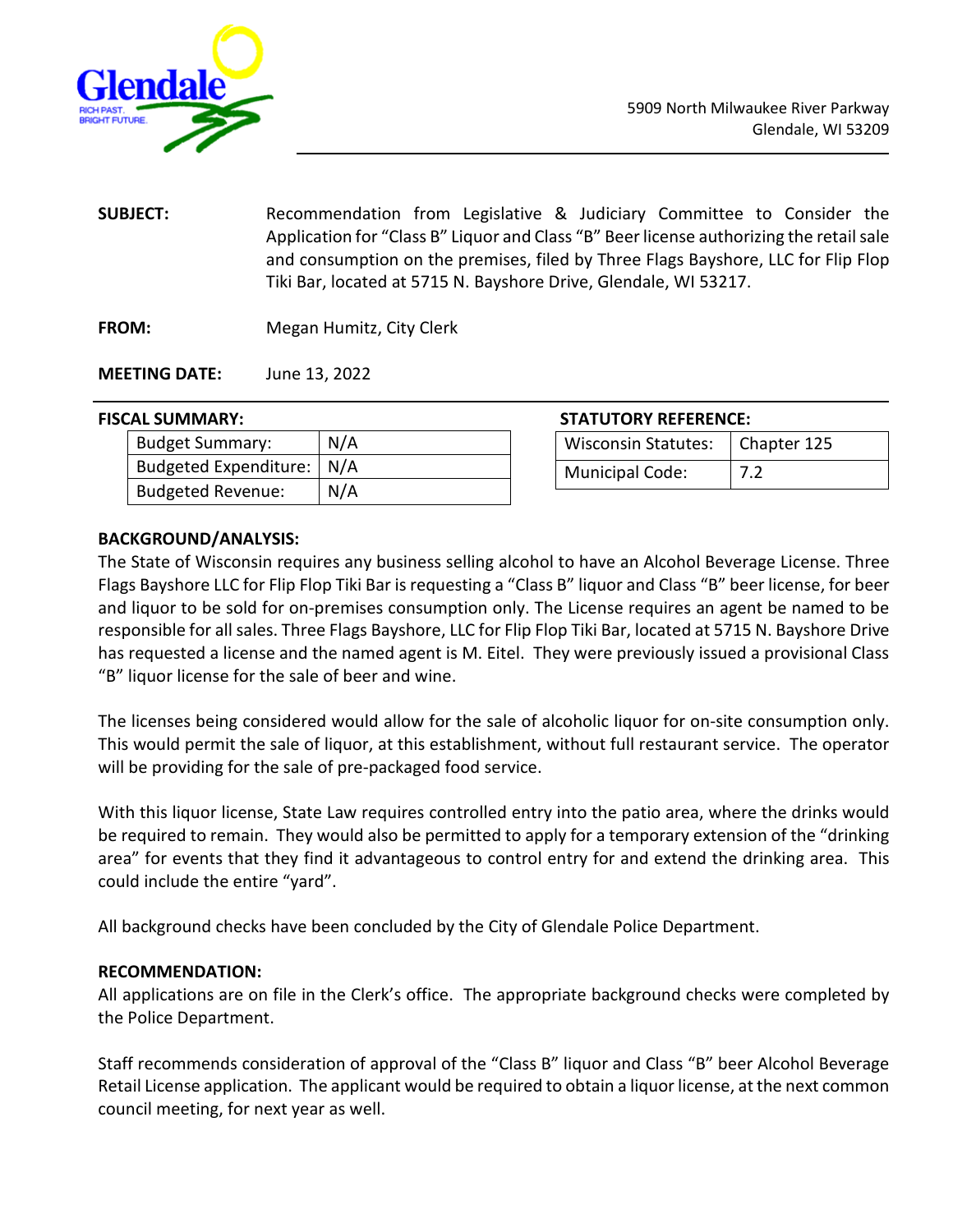

# **ACTION REQUESTED:**

Consideration of approval of the "Class B" liquor and Class "B" beer Beverage Retail License authorizing the retail sale consumption on the premises, filed for Three Flags Bayshore LLC for the Flip Flop Tiki Bar located at 5715 N. Bayshore Drive, Glendale, WI 53217.

#### **ATTACHMENTS:**

1. None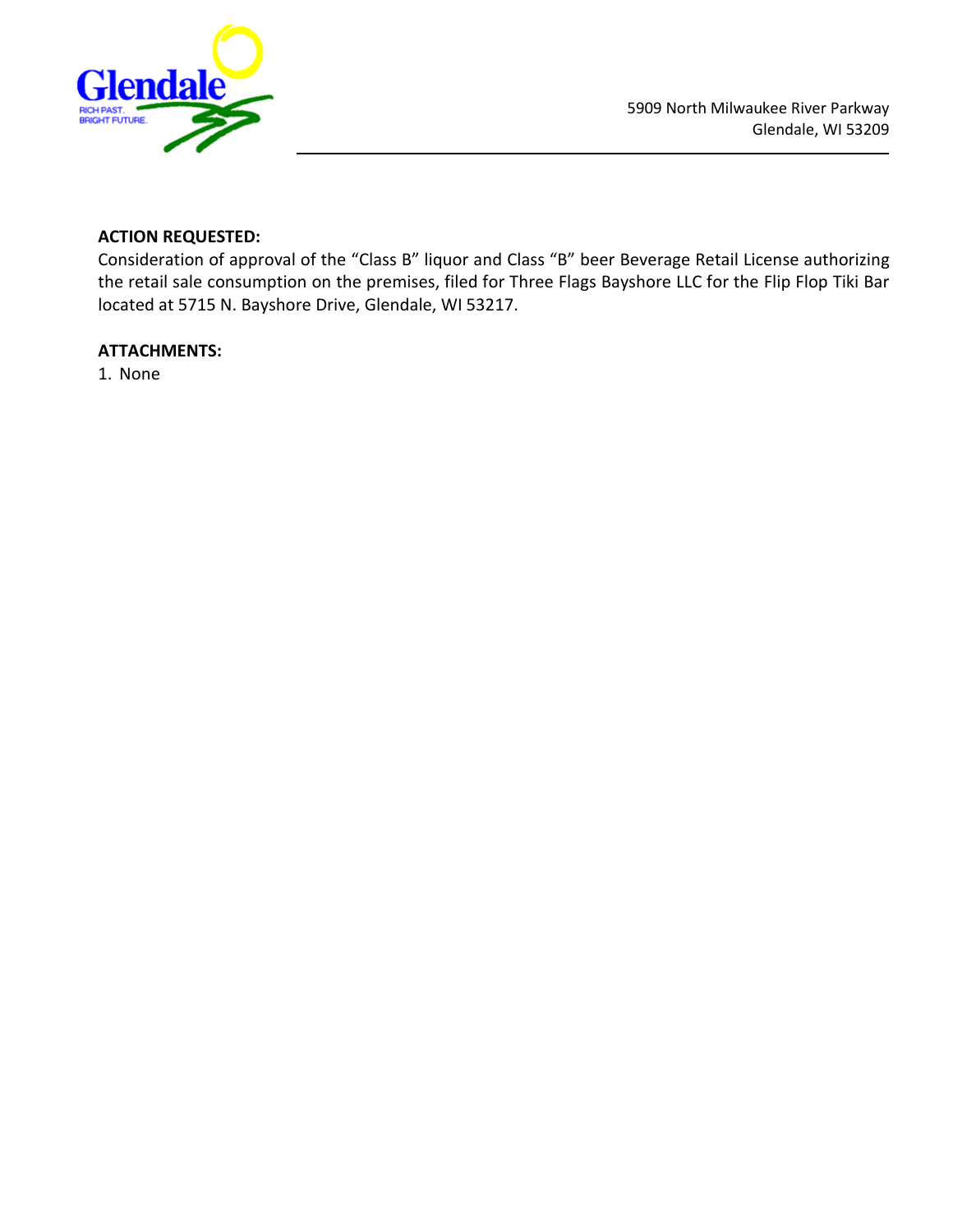<span id="page-15-0"></span>

| <b>SUBJECT:</b> | Appointment of Member to North Shore Fire Rescue Board of Directors and North |
|-----------------|-------------------------------------------------------------------------------|
|                 | <b>Shore Water Commission</b>                                                 |

FROM: Karl Warwick, City Administrator

**MEETING DATE:** June 13, 2022

# **FISCAL SUMMARY: STATUTORY REFERENCE:**

| Budget Summary:             | N/A |
|-----------------------------|-----|
| Budgeted Expenditure:   N/A |     |
| <b>Budgeted Revenue:</b>    | N/A |

| SIAIUIUKY KEFEKENCE:      |     |  |
|---------------------------|-----|--|
| <b>Wisconsin Statues:</b> | N/A |  |
| <b>Municipal Code:</b>    | N/A |  |

#### **BACKGROUND/ANALYSIS:**

With the departure of Interim City Administrator Darrell Hofland, two appointed positions as an Alternate became vacant. These positions are the North Shore Fire Rescue Board of Directors (NSFR-BD) and North Shore Water Commission (NSWC).

As background on the NSFR-BD, it consists of seven appointed Board Members and seven appointed Alternates with equal representations from the seven member communities.

As background on the NSWC, it consists of three appointed Commissioners and three appointed Alternates with equal representations from the three member communities.

#### **RECOMMENDATION:**

Per Mayor Kennedy, recommendation to appoint Karl Warwick as an Alternate to the NSFR-BD and NSWC.

### **ACTION REQUESTED:**

Motion to confirm the appointments as presented.

#### **ATTACHMENTS:**

None.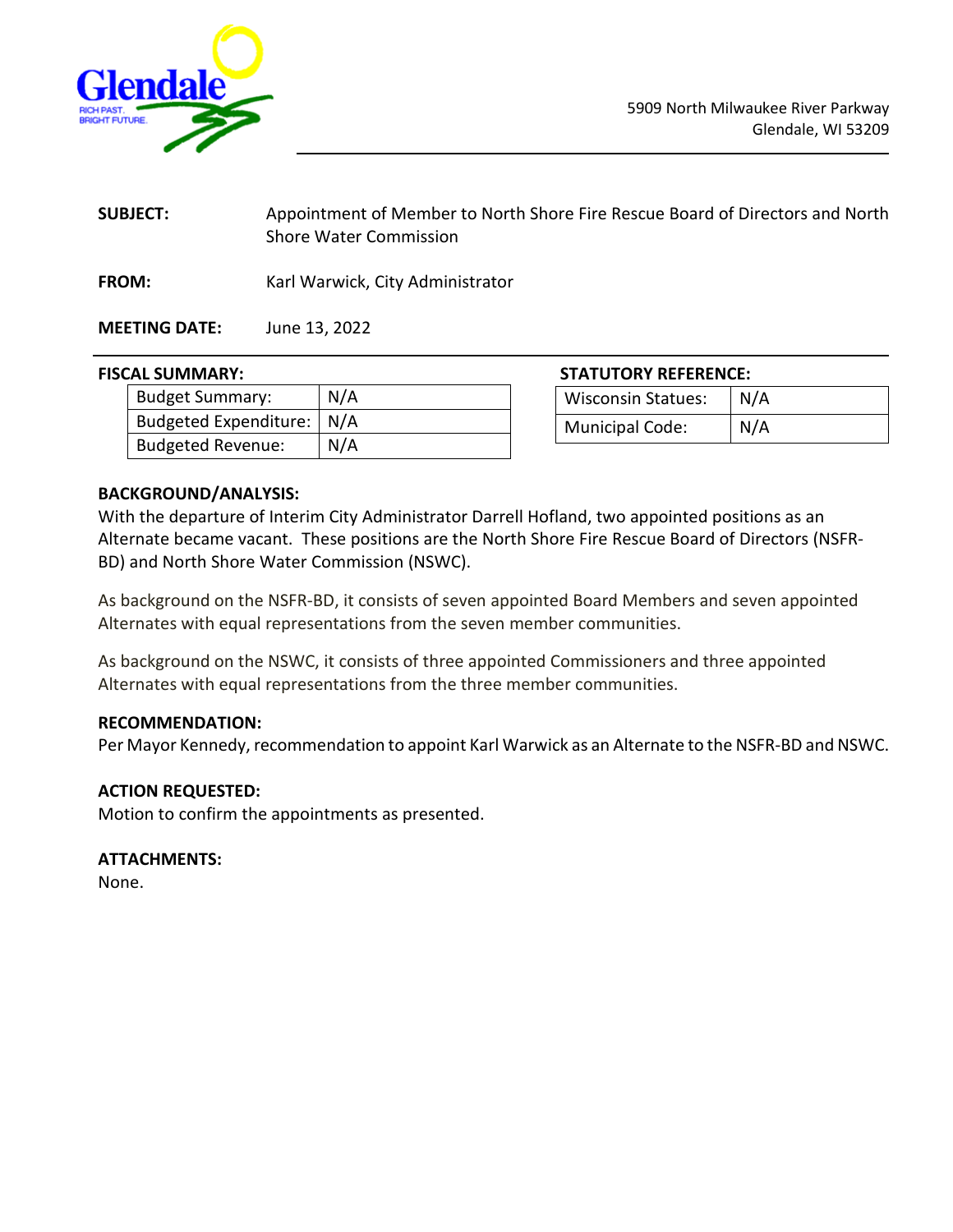<span id="page-16-0"></span>

| <b>SUBJECT:</b>      | A Resolution Declaring the Month of June 2022 as LGBTQ+ Pride Month in the<br>City of Glendale |
|----------------------|------------------------------------------------------------------------------------------------|
| <b>FROM:</b>         | Karl Warwick, City Administrator                                                               |
| <b>MEETING DATE:</b> | June 13, 2022                                                                                  |

#### **FISCAL SUMMARY: STATUTORY REFERENCE:**

| .                           |     |
|-----------------------------|-----|
| Budget Summary:             | N/A |
| Budgeted Expenditure:   N/A |     |
| Budgeted Revenue:           | N/A |

Wisconsin Statues: | N/A Municipal Code: | N/A

#### **BACKGROUND/ANALYSIS:**

The attached resolution is to acknowledge and celebrate the contributions of members of the LGBTQ+ community and this resolution calls upon the people of the City of Glendale to observe June as Pride Month and actively promote a welcoming and inclusive community where all people can be their full, authentic selves.

#### **RECOMMENDATION:**

Approve the resolution.

#### **ACTION REQUESTED:**

Motion to approve the resolution designating the month of June as "LGBTQ+ Pride Month" in the City of Glendale

#### **ATTACHMENTS:**

1. [Resolution](https://www.glendale-wi.org/DocumentCenter/View/2739/Glendale-Pride-Month-Recognition-Proclamation-2022)